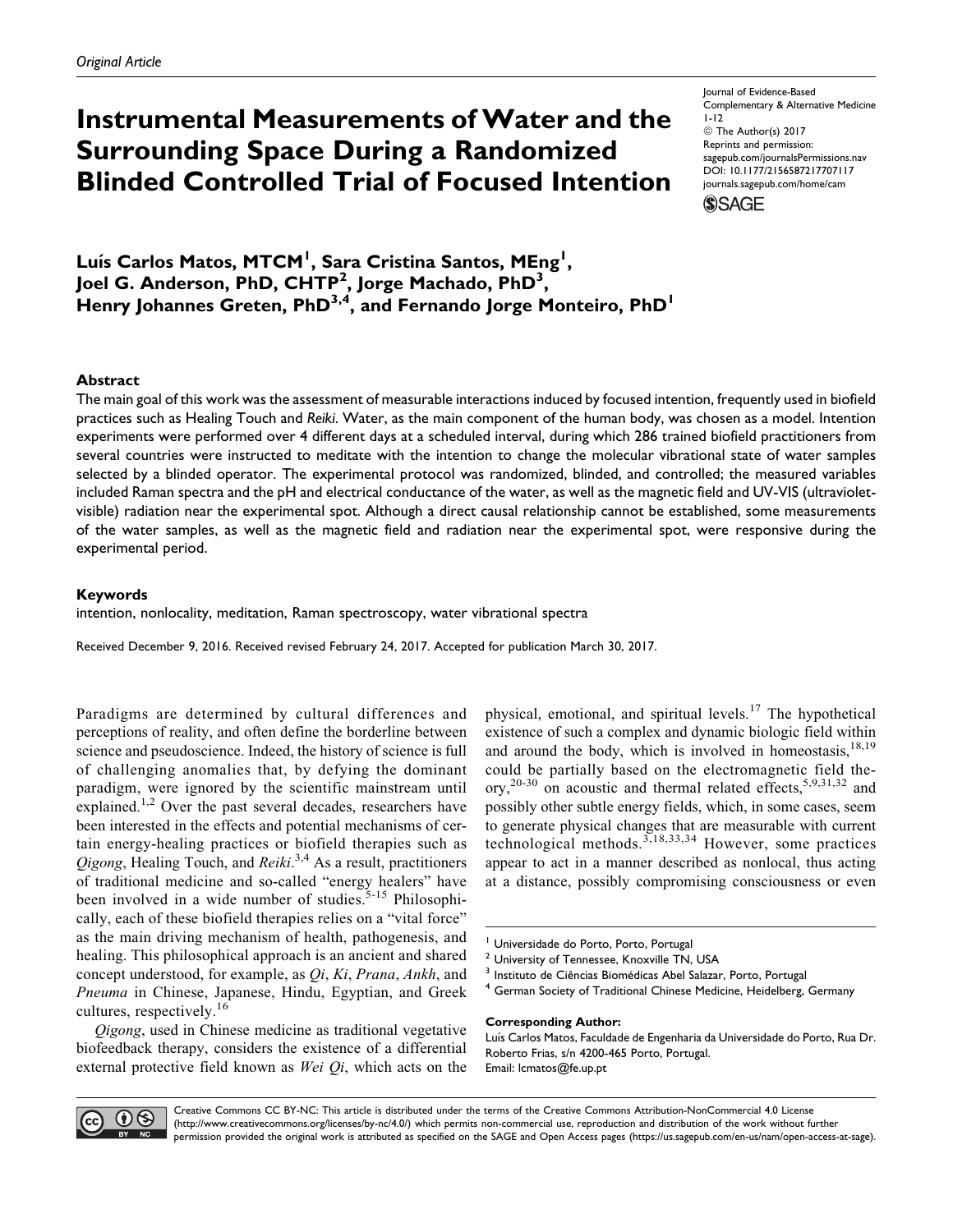transpersonal realities, transcendental or spiritual experiences,<sup>18,35</sup> defying mainstream scientific concepts.<sup>36,37</sup> Nevertheless, the first approach while studying these phenomena is often the correlation with physical aspects such as light, electricity, heat, sound, and magnetism, and for that, researchers have been using a wide variety of instruments and methods, including magnetometers, voltmeters, photometers, gamma radiation counters, sound equipment, and gas discharge visualization, among others.<sup>5,9,27,28</sup> Indeed, the use of proper and reliable instrumentation is a key factor to both document the phenomena and potentially to calibrate biofield practitioners. This represents a challenge in research given that the involved mechanisms remain unknown and the ability to trigger these effects could be a natural skill or the result of continuous practice.

Within this field of study, intention, which could be defined as a directed thought to elicit a certain response,  $38$ seems to play an important role in the process.<sup>39</sup> Although the biophysics of intention are still under debate, research has shown that an intended thought appears to be able to generate physical effects over inanimate objects and living things, from unicellular organisms to human beings. $37,38,40-43$  The nonlocality feature of this phenomenon is often associated with the concept of entanglement $37,42,44,45$  and aspects of consciousness and quantum physics in which mental processes are referred to as a triggering element.<sup> $42,46,47$ </sup> In the case of distant healing, the healer who directs his/her thought or intent to the patient comprises a single system even while physically separated. Thus, the concept of entanglement is used to describe a connection between 2 elements that exist even though separated across space.<sup>48</sup>

This phenomenon has obvious implications and requires not only clinical and preclinical studies in humans but also proper research with objective models exempt from expectation, belief, and psychosocial factors, such as models using animals, plants, biomolecules, tissue samples, and cell cultures.<sup>49</sup> Accordingly, water, as the main component of the human body, stands as an obvious choice not only to avoid the aforementioned interactions but also to generate hypotheses to explicate the subsequent effects and relationships within complex biological systems. Water has been used as a model in several studies with outcomes that suggest some of its properties, such as the cooling rate, the molecular bonding as reflected by changes in the infrared spectra, the vibrational state as measured by Raman spectroscopy, scattered laser light, and the pH level, may be affected by intention.<sup>30,38,40,43,50-53</sup>

Given these arguments, the question of whether the mind may or may not influence matter is of relevance, especially within a dialogue of conflicting cultural, religious, and scientific concepts. Therefore, based on the available literature, we established a rigorous experimental protocol and used several instrumental methods able to detect changes in the physical properties of water. The main goal of this work was the assessment of measurable interactions hypothetically induced by focused intention, frequently used in practices such as Healing Touch and Reiki.



Figure 1. Daily experimental protocol.

## Materials and Methods

## Study Design

The experimental protocol, schematically represented in Figure 1, used a randomized, blinded, and controlled design. Experiments were conducted over 4 consecutive days, from September 8 to 11, 2015, (experimental day 1 [ED1] to ED4). The source of the intentional meditation was 286 trained practitioners affiliated with 2 nonprofit organizations: Healing Touch International (dba Healing Beyond Borders) and the Portuguese Association of Reiki. Members of these organizations were invited to participate in the study via email. Potential participants used a Google form to provide limited information (email address, level of training, city, country) to maintain anonymity. None of the participants were aware of the experimental measures used to collect data.

The sample of participants included 254 Healing Touch students, practitioners, and instructors with an average level of expertise of 7.2 years of practice (SD 7.1 years, median 5 years with a range of 0.25 to 40 years of practice) who were located in several countries according to the following distribution: the United States  $= 223$ ; Canada  $= 24$ ; Australia = 3; Peru = 3; and the Netherlands = 3. The 32 Reiki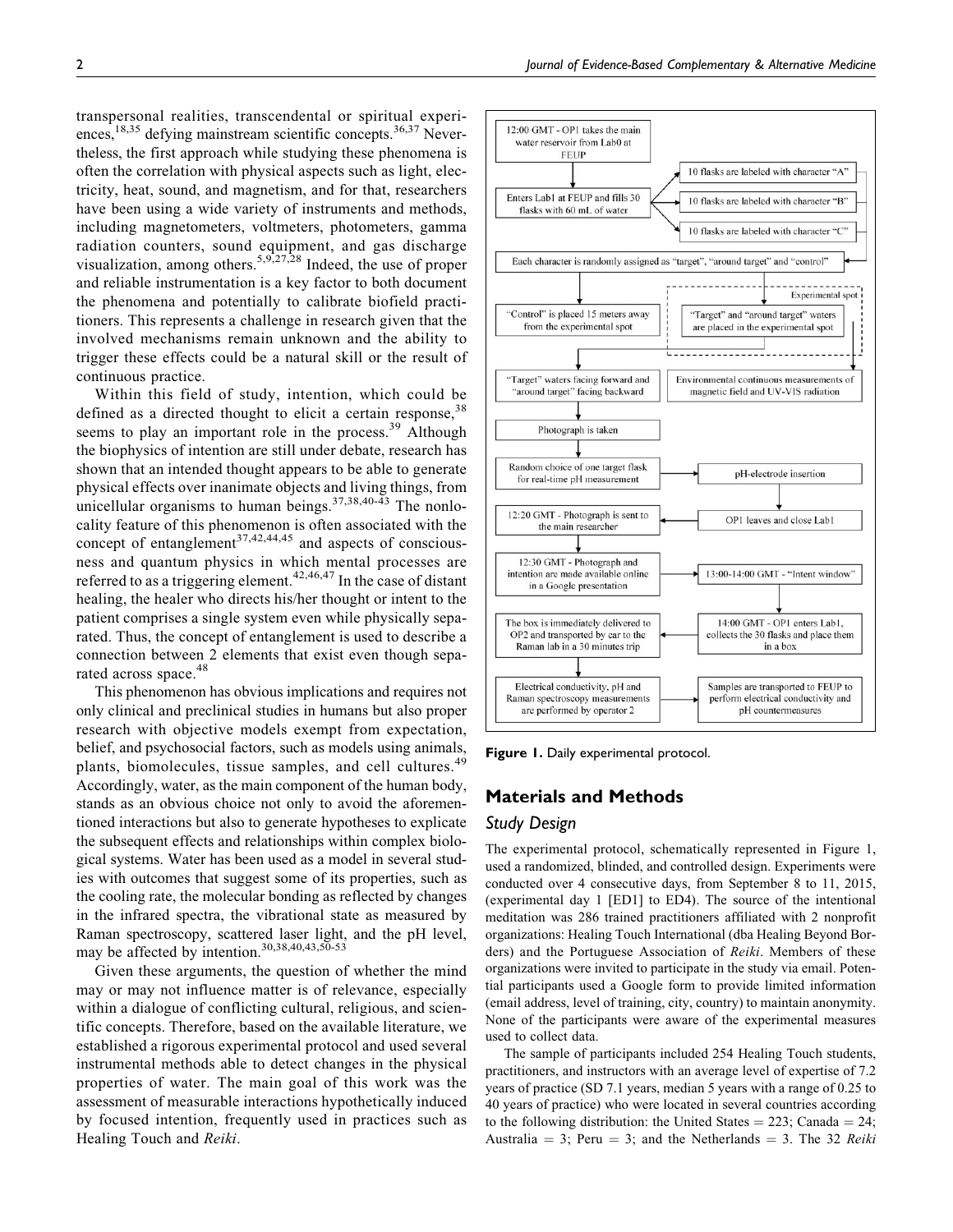Table 1. OP1 Random Choice of Characters.

| <b>Experimental Day</b> | Target | Around Target | Control |  |
|-------------------------|--------|---------------|---------|--|
| EDI                     |        | В             |         |  |
| ED <sub>2</sub>         |        |               | В       |  |
| ED <sub>3</sub>         | в      |               |         |  |
| FD <sub>4</sub>         |        |               | B       |  |

Abbreviations: OP, operator; ED, experimental day.

practitioners with an average level of expertise of 8.4 years of practice (SD 5.7 years, median 7 years with a range of 3 to 23 years of practice) were located in Portugal, from North to South of the country. Twelve of the Reiki practitioners held the level of Shinpiden (master or third level) and 20 the level of Okuden (second level), from the systems Usui Reiki Ryoho, Traditional Tibetan, and Essential.

Two independent experimental operators (operators 1 and 2), blinded to the study and without any knowledge of and connection to these biofield practices were instructed and trained to perform all required laboratory assessments systematically. An educational pilot plant laboratory (Lab1) located in the Department of Chemical Engineering of the Faculty of Engineering at the University of Porto was used during the experimental period. The laboratory was closed, kept in twilight without artificial light, and prohibited from any additional activity during the experiments. This laboratory was chosen because of the dimensions (7 m height, 7 m depth, 20 m length), which allowed for maintaining an average constant temperature of  $24^{\circ}$ C. Operator 1 (OP1) was the only person allowed to enter the laboratory to dispose of and collect the water samples after each experiment.

Commercial purified water was used and stored in a different laboratory in the same building. Each day, around 12:00 hours GMT, OP1 took the main water reservoir and entered Lab1 to fill the singleuse 60 mL sterilized flasks (brand Deltalab). A total of 30 flasks were prepared: 10 of these were marked with the letter "A," 10 with "B," and 10 with "C." Randomly, OP1 chose one of the characters as the control and placed the respective flasks 15 meters away from the experimental spot within the same laboratory. The other 20 flasks were randomly arranged on the experimental spot, and again, OP1 chose one of the characters to face forward (corresponding to the flasks with the target samples) and the other to face backward (corresponding to the flasks around the target); the random choice of characters is shown in Table 1. Flasks placed around the target samples were used to verify whether the intention was selective. All experimental design conditions were kept constant as the laboratory bench was marked with specific locations for the flasks and the measurement instrumentation. A photograph of the 20 experimental flasks was taken and a pH electrode connected to a data acquisition system, which saved data with a frequency of 1 data point every 5 seconds, was vertically inserted into one of the flasks with the character facing forward. A magnetic field sensor and a spectrometer were installed near the experimental spot and configured for continuous acquisition of the magnetic field strength and radiation in the range of 175 to 954 nm. Following this procedure, OP1 exited and closed Lab1, and around 12:20 hours GMT sent the photograph of the flasks with the target identified to the main researcher.

The photograph was published using a Google document that was made available online at 12:30 hours GMT on the day of the experiment; a link to the document was emailed to all 286 practitioners enrolled in this study. Below the photograph, a defined intention was included:

The concept described (ie, "to change the vibrational state of the water molecules") was understood among the practitioners as the action of "energizing the water," for example, by allowing the imagination of molecular movement or structure dynamics. Although the identification of the target was available at 12:30 hours GMT, the practitioners were instructed to meditate during a defined "intention window" set between 13:00 and 14:00 hours GMT. Each of the Healing Touch participants meditated for 10 minutes per day during the intention window, while the Reiki practitioners were free to meditate for the time they felt reasonable. To find the average meditation time, Reiki practitioners were instructed to register the time spent in meditation; a mean meditation time of 15 minutes was achieved, with a minimum of 2 minutes and a maximum of 45 minutes.

At 14:00 hours GMT, OP1 entered Lab1 to collect the flasks with the water and placed these in a box that was immediately delivered to operator 2 (OP2). OP2 transported the water samples by car between the Faculty of Engineering (FEUP) and the Raman laboratory located at the Institute of Material Physics in the Department of Physics and Astronomy of the Faculty of Sciences (approximately a 30-minute drive). OP2 performed Raman spectroscopy, pH, and electrical conductance measurements. The following day, the samples were transported back to FEUP to perform pH and electrical conductance countermeasures. The described protocol was repeated each day of the experimental period, and the collected data were delivered to the main researcher at the end of the study.

In addition to the measurements made from September 8 to 11, 2015, magnetic field strength and radiation, as well as real-time pH measurements, were taken on control days. On those days the laboratory conditions, the experimental spot arrangement, procedures, and timings were kept the same, differing only in the absence of intention between 13:00 and 14:00 hours GMT.

#### Instrumentation and Data Collection

Variables such as magnetic field strength, ultraviolet and visible radiation (UV-VIS wavelength range—175 to 954 nm), and real-time pH of the target water samples were measured by equipment set to continuous acquisition during the experimental period each day. Magnetic field strength was measured in the 0.32 mT range with a resolution of 0.0002 mT with a Vernier Magnetic Field Sensor using a Hall-effect transducer connected to a Vernier LabPro interface. Data were collected using the Logger Pro 3.8.4 software. A ScanSpec UV-VIS spectrometer from Sarspec, equipped with a Sony ILX511 linear charge-coupled device (CCD) array 2048 pixels and with an entrance aperture of 50  $\mu$ m, was used to measure the radiation spectra between 175 and 954 nm. Real-time pH was measured using a JUMO ecoLine glass pH electrode, with a ceramic diaphragm in the glass shaft, connected to a Hanna Instruments 209 pH meter equipped with a proportional DC analog output. The signal was collected by a NI DAQ card USB-6008 with 12-bit resolution and analyzed with a virtual interface programed in LabVIEW 8.2 from National Instruments.

Momentary measurements of pH and electrical conductance were performed for each sample with a HI8424 pH meter from Hanna Instruments equipped with a HI1230 electrode and with a GLP31 Conductimeter from Crison equipped with a 5293 conductivity cell. Countermeasures were performed with a Hanna Instruments 209 pH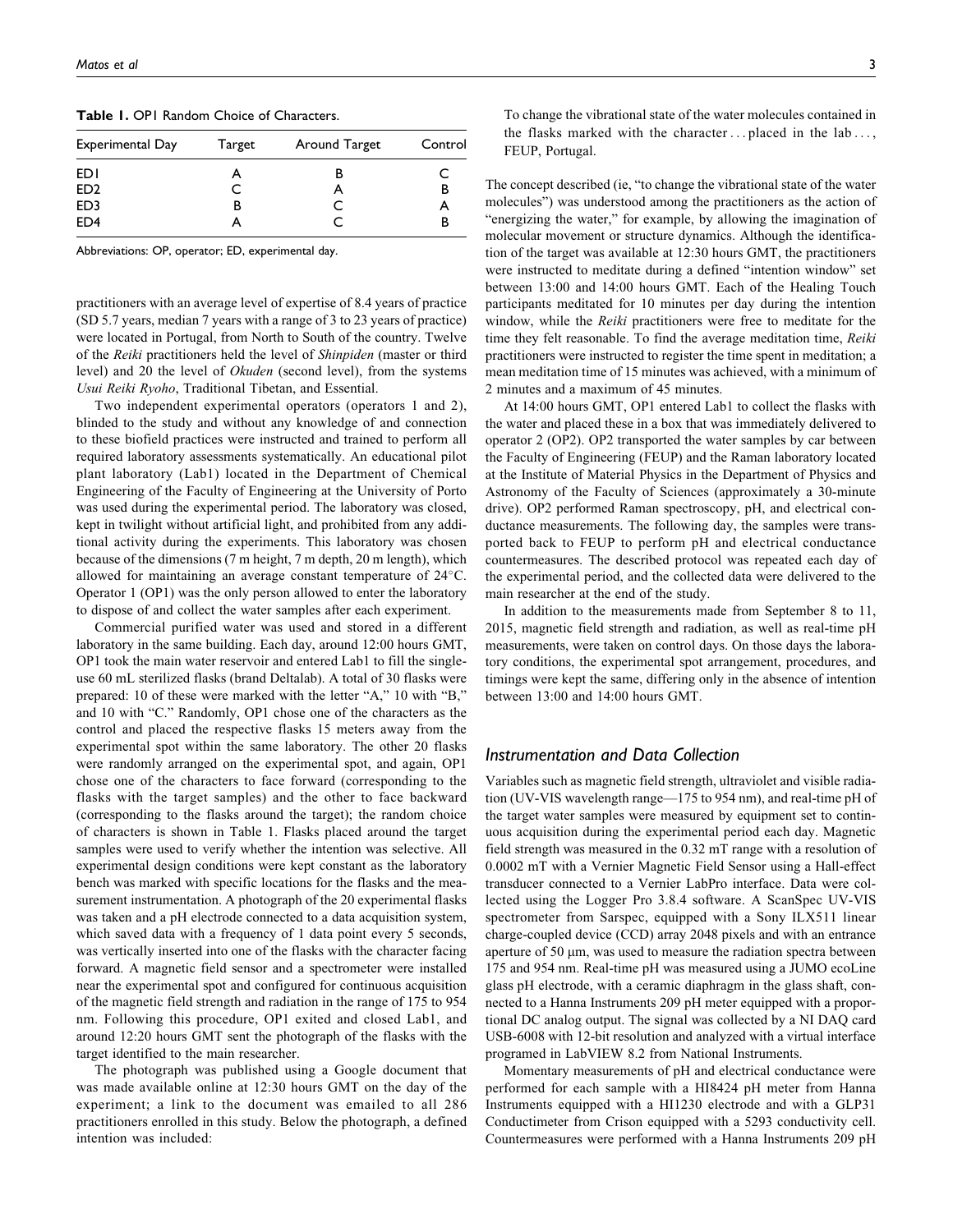

Figure 2. Magnetic field strength near the experimental spot during the experimental week.

meter coupled to a glass membrane electrode and with a RE 388 TX conductimeter from EDT Instruments equipped with a glass dip cell. The equipment used for countermeasures was checked daily for calibration using standard buffers.

Unpolarized Raman spectra were obtained at room temperature, with a spectral slit width better than  $1.5 \text{ cm}^{-1}$  in the 1300 to 3900  $cm^{-1}$  spectral range. The excitation was ensured by a 514 nm line of an argon laser with a power of 1.6 W. The conditions were kept constant for all scattering measurements. The scattered light was analyzed by a T64000 Jobin-Yvon triple spectrometer operating in triple subtractive mode and equipped with a liquid nitrogen cooled CCD. Data were collected and analyzed using LabSpec5 software.

## Statistical Analysis

Pearson's correlation analyses and  $t$  tests for independent samples were performed with Statistica for Windows release 7.0 to detect the relationships between variables and to evaluate the statistical significance of the observed differences.

## Results and Discussion

Changes in the magnetic field strength and radiation measured near the experimental spot were detected and found to coincide with the activities during the experimental period. The magnetic field strength profiles for each experimental day, as well the day before the beginning of the study, are shown in Figure 2. Mean values per day, from 7 to 28 September, were calculated and are plotted in Figure 3.

An increase in the magnetic field strength was observed immediately after the first day. Specifically, on 7 September (CD0), the day before the first experimental day, the mean value was  $0.0336 \pm 0.0004$  mT; the value increased to a maximum of 0.03644  $\pm$  0.0005 mT on 9 September, followed by a slight decrease and remained constant until 15 September. The second part of this study was conducted under specific



Figure 3. Mean magnetic field strength recorded from 7 to 28 September.

conditions between 15 and 24 September (data not shown). This gap of time and data are represented by the intermittent vertical lines in Figure 3. From 24 September, the magnetic field strength decreased to  $0.0338 + 0.0003$  mT. With the beginning of educational activities in the laboratory, the experimental conditions were compromised and no further measurements were possible. Nonetheless, from 30 October to 6 November, during a period of inactivity, we performed new measurements and found a mean magnetic field strength of  $0.0339 + 0.0005$  mT, similar to the values obtained at the beginning of the study.

During the experimental activities, none of the 286 practitioners were in the vicinity of the laboratory. Additionally, none of them knew that magnetic field strength would be one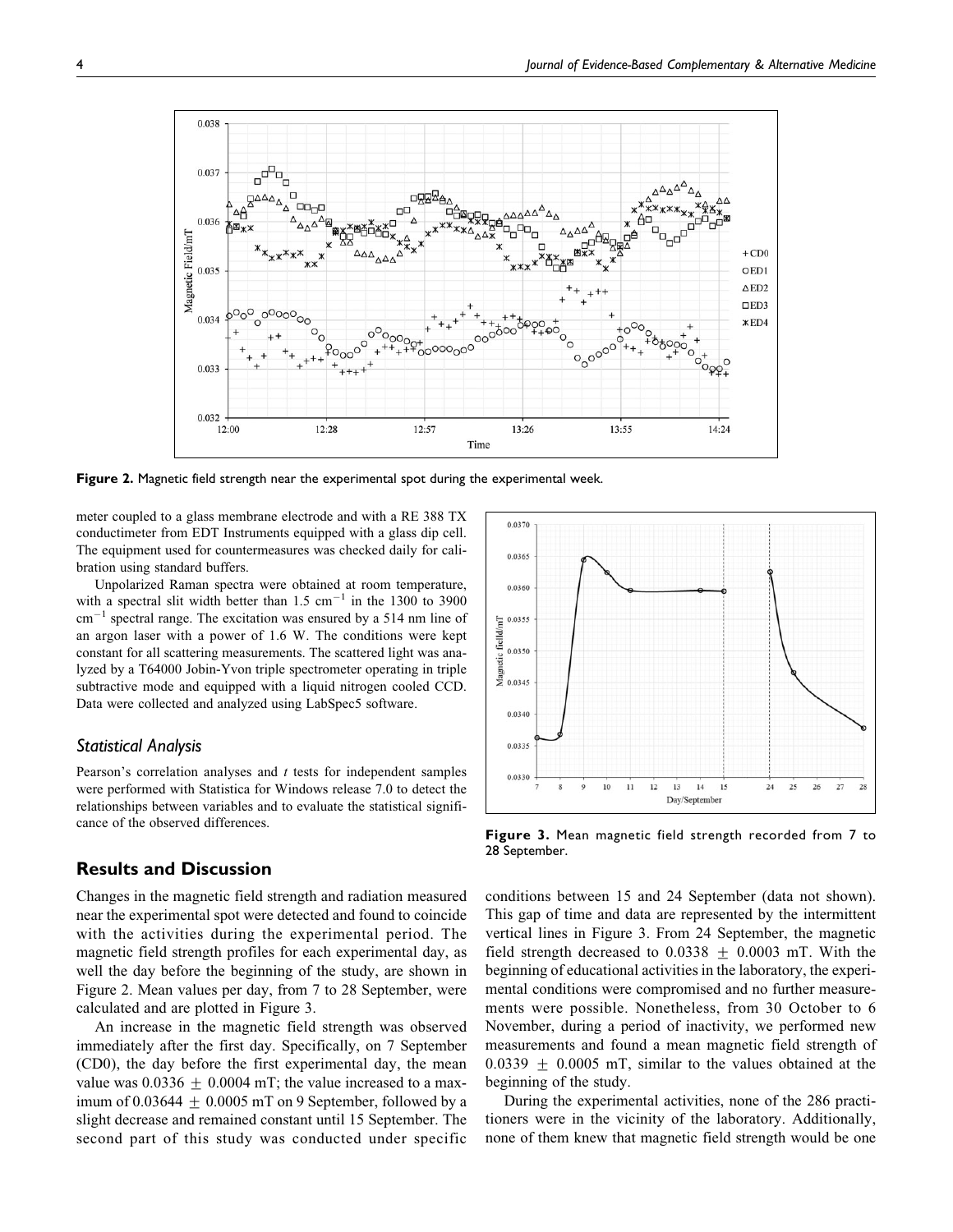|                     |      | <b>EDI</b> |        | ED <sub>2</sub> |        | ED <sub>3</sub> |        | ED <sub>4</sub> |        | <b>CDI</b>   |                 | CD2   |        |
|---------------------|------|------------|--------|-----------------|--------|-----------------|--------|-----------------|--------|--------------|-----------------|-------|--------|
| Wavelength Interval |      | First      | Second | First           | Second | First           | Second | First           | Second | First        | Second          | First | Second |
|                     | MI   | 3.3        | 2.4    | 2.4             | 3.2    | 2.8             | 2.8    | 2.2             | 4.2    | 2.7          | 2.7             | 3.0   | 2.9    |
|                     | MD   | 2.4        | 2.0    | 1.6             | 1.8    | 1.8             | 2.3    | 1.5             | 2.4    | 1.6          | $\mathsf{I}$ .4 | 1.8   | 1.9    |
| 175-375 nm          | MaxD | 3.4        | 3.7    | 2.7             | 3.1    | 3.0             | 3.3    | 2.2             | 3.4    | 2.4          | 2.3             | 3.0   | 2.7    |
|                     | MinD | 1.6        | 1.2    | 0.6             | 0.8    | $\mathsf{L}$    | 1.6    | 0.6             | 0.9    | 0.9          | 0.5             | LI.   | 0.9    |
|                     | MI   | 16.5       | 15.8   | 13.0            | 11.0   | 14.8            | 11.0   | 14.9            | 16.3   | 15.6         | 15.5            | 13.9  | 14.5   |
|                     | MD   | 2.7        | 8.2    | 2.2             | 4.6    | 3.1             | 6.3    | 3.3             | 6.8    | 1.8          | 2.6             | 2.7   | 2.6    |
| 375-575 nm          | MaxD | 3.8        | 11.3   | 3.8             | 6.9    | 4.7             | 8.7    | 4.8             | 9.5    | 2.7          | 3.5             | 3.8   | 3.3    |
|                     | MinD | 1.7        | 3.7    | 0.9             | 2.1    | 1.9             | 3.4    | 2.1             | 2.6    | 0.9          | 1.4             | 1.8   | 1.8    |
|                     | MI   | 4.8        | 4.6    | 7.6             | 5.0    | 4.4             | 4.6    | 4.2             | 6.5    | 5.3          | 4.6             | 5.3   | 3.4    |
|                     | MD   | 4.0        | 3.7    | 3.3             | 4.7    | 2.4             | 4.3    | 2.5             | 2.8    | 2.4          | 2.9             | 3.2   | 2.9    |
| 575-775 nm          | MaxD | 5.3        | 5.5    | 4.1             | 5.4    | 5.2             | 5.6    | 3.9             | 5.5    | 3.5          | 4.4             | 4.4   | 4.6    |
|                     | MinD | 1.6        | 2.8    | 2.3             | 3.1    | $\mathsf{L}$    | 2.3    | 1.6             | 0.9    | 1.5          | 1.8             | و. ا  | 6. ا   |
|                     | MI   | 2.0        | 0.6    | 1.6             | 2.3    | 0.0             | 2.3    | 1.5             | 3.1    | IJ           | 0.6             | 3.2   | 1.4    |
|                     | MD   | 4.4        | 3.4    | 2.5             | 4.7    | 3.6             | 3.0    | 3.8             | 3.2    | 2.5          | 2.8             | 3.0   | 3.2    |
| 775-954 nm          | MaxD | 6.6        | 5.2    | 7.3             | 6.4    | 8.4             | 4.5    | 7.2             | 5.2    | 4.9          | 4.4             | 4.4   | 4.7    |
|                     | MinD | 3.2        | 2.3    | 1.3             | 3.1    | 1.6             | 2.1    | 1.9             | و. ا   | $\mathsf{L}$ | 1.2             | 8. ا  | 1.6    |

Table 2. Intensity Mean Values and Dispersion Data of the UV-VIS Spectrum in the First and Second Critical Moments.

Abbreviations: UV-VIS, ultraviolet-visible; ED, experimental day; CD, control day; MI, mean intensity; MD, mean dispersion; MaxD, maximum dispersion; MinD, minimum dispersion.

of the studied variables. Because the magnetometer and probe were kept in the same position during all experiments and no inductive equipment was working nearby, we cannot point to a clear explanation for these kind of changes and correlations.

According to William A. Tiller, Professor Emeritus from the Department of Material Sciences and Engineering at the University of Stanford, a laboratory space can became changed or "conditioned" when submitted to a continuous intentional stimulus. Tiller and his colleagues claim that the fundamental symmetry state of the space can be altered by activating the indwelling-consciousness of that space to a higher level of physical reality, thus changing the electromagnetic gauge symmetry state of the experimental space, which in turn allows human intention to change the properties of materials significantly.45,50,54-58 Obviously this explanation is based on a paradigm-challenging model. In the present experiment, we observed a change in the magnetic field strength that followed a pattern and points to a hypothetical conditioning of the laboratory; however, we do not have causal data to support this argument.

To collect the maximum information possible, a spectrometer was used to measure the spectra between 175 and 954 nm. This piece of equipment was located 10 cm away and pointing toward the experimental spot where the target water samples were placed. The spectra were collected between 11:00 and 16:00 hours GMT with a frequency of 1 spectrum every 2 minutes. To evaluate any spectral changes during the experiments, 2 critical moments were considered: between 12:25 and 12:35 hours GMT when the photographs of the waters samples were available online, and between 12:55 and 13:05 hours GMT when the "intention window" began. Measurements were taken both during control and experimental days, and the mean values and dispersion of each critical moment were calculated (Table 2).

Figure 4 shows the mean spectra and dispersion of 2 control days (CD1 and CD2) and 2 experimental days (ED1 and ED4). This analysis allowed for the evaluation of the light-scattering properties around the experimental spot. We found a higher frequency of spectral changes with an increase in intensity during both critical moments on the experimental days. Specifically, this variability was more expressive during the critical moment set between 12:55 and 13:05 hours GMT, when the "intention window" began and during which all practitioners were instructed to meditate with the established intention.

This behavior is easily observed in the wavelength interval 375 to 575 nm during the second critical moment by comparing the mean and maximum dispersion values between both experimental and control days. Again, because the experimental conditions were kept constant, we do not have a plausible explanation for the changes outside of a hypothetical interference of the equipment or a specific higher instability of the overall light-scattering effects located around the experimental spot.

The sensitivity of pH to intention has been reported by other authors.45,50,54-57 We used a real-time data acquisition system that was tested for sensitivity and stability during long periods and, therefore, able to detect any eventual changes during the course of the experiments. We found that the instability mentioned above and the relationship with both critical moments was also noticed using real-time pH measurements. Figure 5 shows the pH profiles on 3 experimental days (ED1—data not shown). On ED2, the pH remained stable until 13:00 GMT; from this point on, we noticed an increase followed by shifts in the tendency, reaching a higher value around 14:00 GMT. Similar results were observed on the other days. After 12:30 GMT, we detected a slight variability in all profiles that was evident on ED4. It should be mentioned that all the involved practitioners were instructed to meditate during the "intention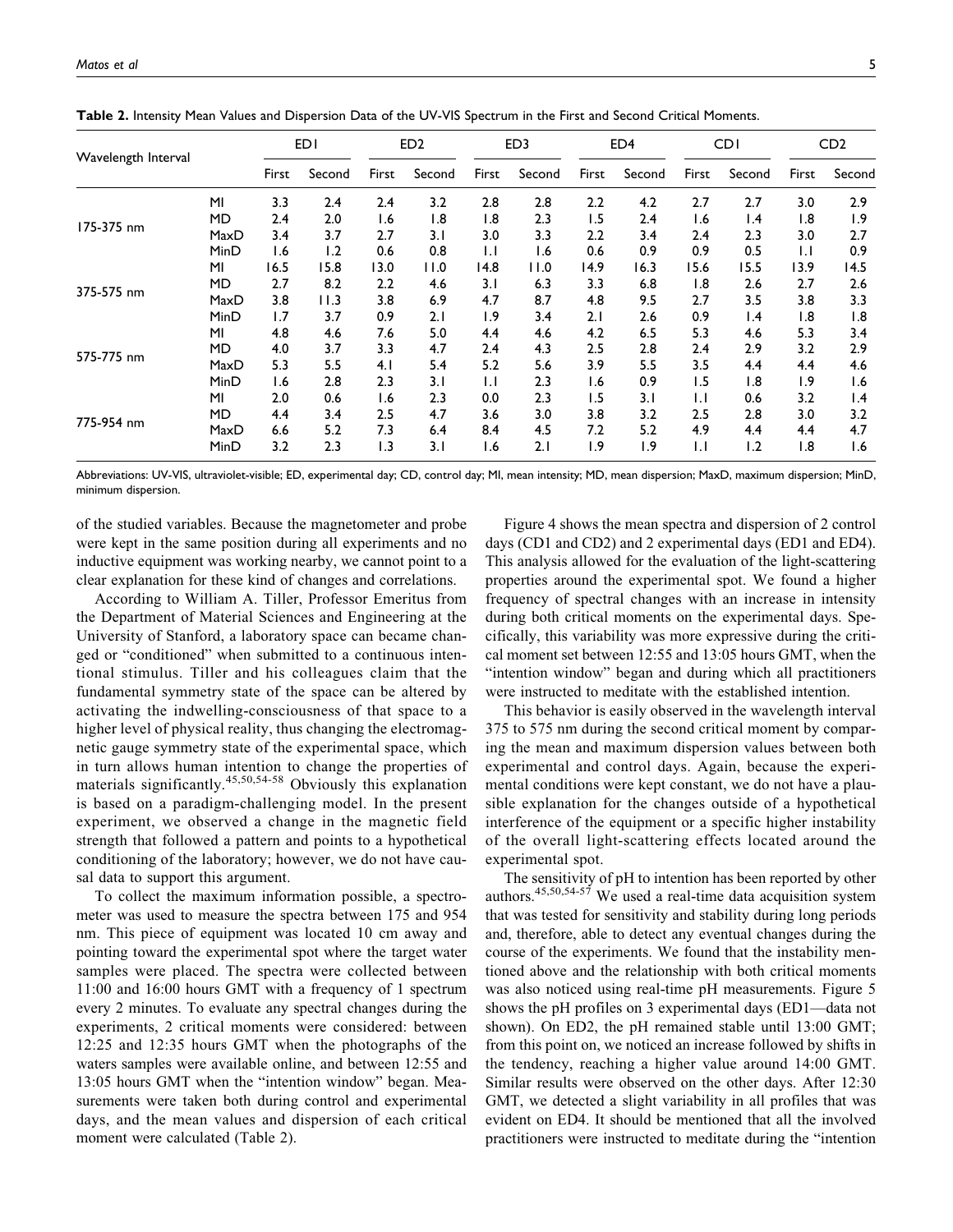

Figure 4. Ultraviolet and visible spectrums of the environmental near the experimental spot. Figure 4. Ultraviolet and visible spectrums of the environmental near the experimental spot.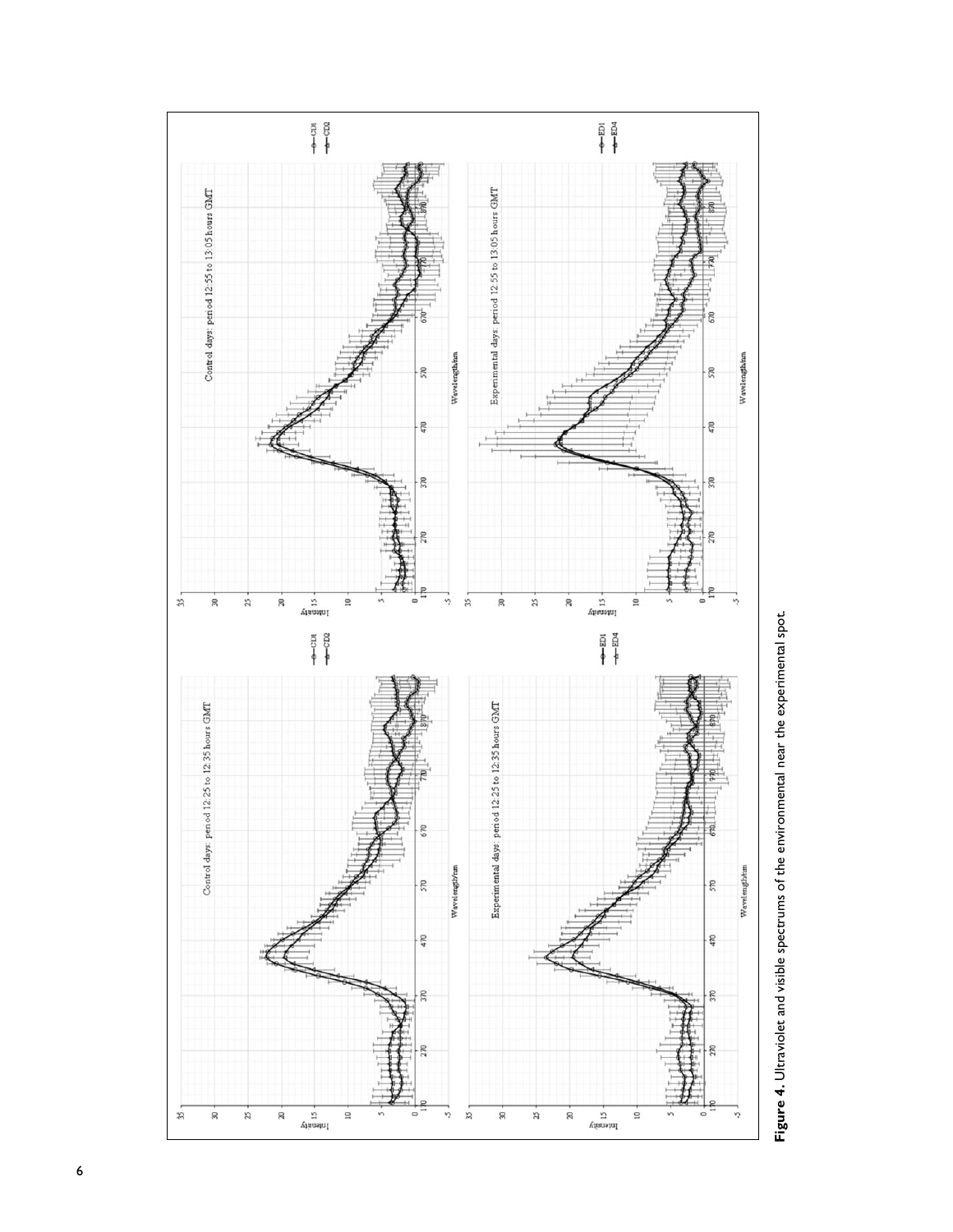

Figure 5. Real-time pH of the targeted water during the experiments.

 ${\sf Table~3.}$  pH and Electrical Conductance (mS cm $^{-1})$  of the Water at 25°C (Blinded Measurements and Countermeasures).

|                                                                            | ED I                                                                                               |                                                                                                          | ED <sub>2</sub>                                                                                    |                                                                                                          |                                                                                                    | ED3                                                                                                      | ED <sub>4</sub>                                                                                    |                                                                                                          |  |
|----------------------------------------------------------------------------|----------------------------------------------------------------------------------------------------|----------------------------------------------------------------------------------------------------------|----------------------------------------------------------------------------------------------------|----------------------------------------------------------------------------------------------------------|----------------------------------------------------------------------------------------------------|----------------------------------------------------------------------------------------------------------|----------------------------------------------------------------------------------------------------|----------------------------------------------------------------------------------------------------------|--|
|                                                                            | pН                                                                                                 | Conductivity                                                                                             | pН                                                                                                 | Conductivity                                                                                             | pН                                                                                                 | Conductivity                                                                                             | pН                                                                                                 | Conductivity                                                                                             |  |
| $A^a$<br>$A^b$<br>B <sup>a</sup><br>B <sup>b</sup><br>$C^a$<br>$C_{\rm p}$ | $7.27 + 0.12$<br>$7.26 + 0.03$<br>$7.03 + 0.17$<br>$7.00 + 0.02$<br>$6.90 + 0.11$<br>$6.90 + 0.01$ | $27.65 + 0.13$<br>$26.85 + 0.24$<br>$27.54 + 0.11$<br>$26.74 + 0.15$<br>$27.50 + 0.10$<br>$26.64 + 0.21$ | $7.09 + 0.07$<br>$7.11 + 0.04$<br>$7.03 + 0.05$<br>$7.07 + 0.02$<br>$7.03 + 0.14$<br>$7.15 + 0.04$ | $27.11 + 0.54$<br>$27.36 + 0.26$<br>$27.23 + 0.53$<br>$27.45 + 0.55$<br>$27.51 + 0.27$<br>$28.42 + 0.97$ | $7.12 + 0.02$<br>$7.08 + 0.02$<br>$7.17 + 0.08$<br>$7.14 + 0.07$<br>$7.10 + 0.08$<br>$7.12 + 0.04$ | $27.59 + 0.13$<br>$27.57 + 0.53$<br>$27.56 + 0.18$<br>$27.99 + 0.50$<br>$27.47 + 0.33$<br>$27.53 + 0.45$ | $7.20 + 0.08$<br>$7.15 + 0.06$<br>$6.98 + 0.08$<br>$7.06 + 0.02$<br>$7.11 + 0.08$<br>$7.14 + 0.06$ | $27.44 + 0.30$<br>$28.16 + 0.55$<br>$27.14 + 0.42$<br>$27.83 + 0.43$<br>$27.36 + 0.34$<br>$27.78 + 0.48$ |  |

Abbreviation: ED, experimental day.

a Blinded measurements.

<sup>b</sup>Countermeasures.

window," as this was set as a premise during the enrollment process. Nevertheless, because the practitioners were able to see the target at 12:30 GMT, we cannot guarantee that some may have started the intention earlier.

Both pH and electrical conductance measurements were performed before Raman spectroscopy. The measurements were made under adequate stirring conditions and automatic temperature compensation. Under normal conditions, a stable pH value should be obtained when the equilibrium electrochemical potential is achieved by the electrolyte-electrode system. In our work, OP2 reported difficulties during pH measurements, with statements such as: "I didn't understand why but in some samples the pH shoots to high values and then decreased. ... I thought that the pH meter had a malfunction". In fact, this is visible in Table 3, regarding the pH mean values and dispersion of the target water samples. Target water samples presented higher pH values and higher variability during these measurements, suggesting a higher sensitivity of the electrode in those samples. Although we cannot point to any reasonable explanation for these differential changes, some authors suggest that such an increase in pH could be related to a higher level of thermodynamic free energy.<sup>59</sup>

Statistical methods were used to analyze our results, taking into account probability and the potential for statistically significant results related to chance alone. Statistically significant changes in pH were observed on ED1 (A vs C,  $P = .0011$ ), ED2 (A vs B,  $P = .0220$ ), and ED4 (A vs C,  $P = .0280$ , and B vs C,  $P = .0017$ ). Although the average electrical conductance of the target water samples tended to be higher than the electrical conductance of each control, those differences were not statistically significant. Nevertheless, with the exception of ED2, these changes were statistically correlated with pH changes, as follows: ED1,  $r = .56$ ,  $P = .039$ ; ED3,  $r = .48$ ,  $P = .009$ ; and ED4,  $r = .60$ ,  $P = .001$ . On these days, an increase in pH was directly related to an increase in the electrical conductance. As shown in Table 3, countermeasures confirmed blinded measurements and, in the majority of cases, were positively correlated, as follows: ED1, pH,  $r = .73$ ,  $P = .003$ ; ED2, electrical conductance,  $r = .48$ ,  $P = .010$ ; ED3, pH,  $r = .45$ ,  $P = .015$ , and electrical conductance,  $r = .42$ ,  $P = .022$ ; and ED4, pH,  $r = .43, P = .019.$ 

Although we cannot point to a direct cause for the apparent differences, we can hypothetically relate these changes with variables that were also responsive during the experiments,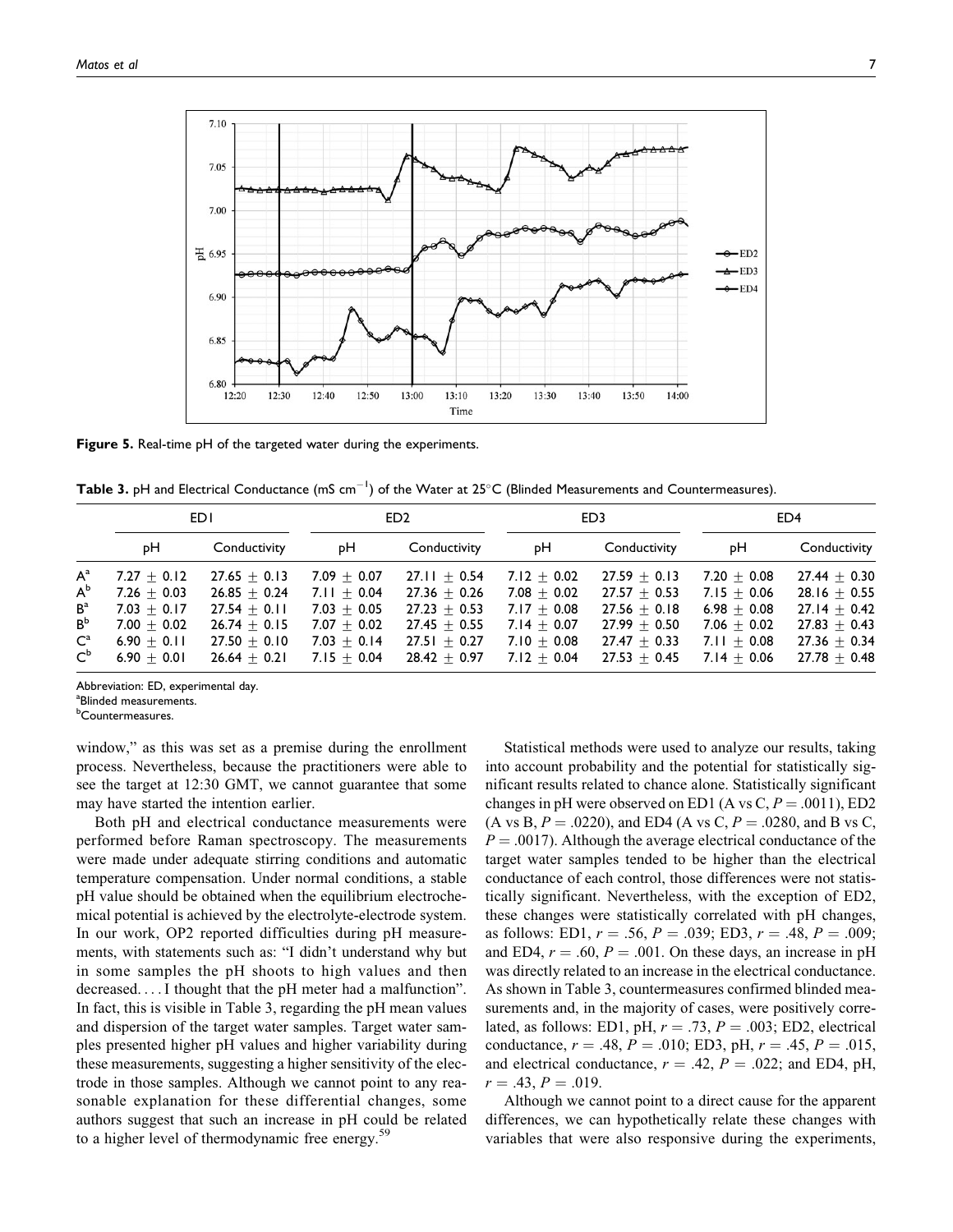such as the magnetic field strength. Research has shown that electric and magnetic fields have opposite effects over hydrogen-bonded clusters of water. If electromagnetic fields, even extremely low ones, weaken water clustering by reducing the amount of hydrogen bonding and strength, acting as a "disorder-maker" and encouraging reactivity in chemical pro $c$ esses,<sup>60</sup> then static magnetic fields may seem to strengthen hydrogen bonding, promoting structural coherence.<sup>61-63</sup> Even very small magnetic and electromagnetic fields may affect the solubility of gases in water, perturbing the gas-liquid interface and producing reactive oxygen species.<sup>64</sup> Changes in hydrogen bonding may also affect carbon dioxide hydration resulting in pH changes,<sup>65</sup> or even promote the gradual decrease of electrical resistivity.<sup>66</sup>

We also used Raman scattering spectroscopy as a tool to assess hypothetical changes in the molecular structure of the water samples. This technique relies on the detection of inelastic scattered light with an origin on the molecular optical vibrations. The frequency and profile of Raman bands are highly specific to both molecular structure and normal vibrations of the chemical species. $67$  In a standard Raman spectrum, a main double-peak can easily be found in the range of 2900 to 3700  $\text{cm}^{-1}$ , known as the OH stretching band, and a smaller, broader band around  $1640 \text{ cm}^{-1}$  related to the OH bending mode. Usually, the mode around  $3200 \text{ cm}^{-1}$  is related to strongly hydrogen-bonded water molecules and the mode around 3400  $\text{cm}^{-1}$  with loosely bonded ones.<sup>68</sup> These 2 bands are thought to reflect the dynamic microstructure of water as well as its interactions with solutes, polymers, or biological molecules.<sup>69</sup> The dynamic equilibrium of water involves changing proportions of different oligomers and polymer species. This cluster structuring process is sensitive to temperature, pressure, composition, magnetic and electric fields, and, as referred to by others, the "subtle energies" of biofield therapies. $70$ 

As shown in Figure 6, all of the Raman spectra presented the dominant bands related with the vibrational modes known as bending and stretching, and those were coincident with frequencies typically described in the literature. Nevertheless, we noticed different absolute intensities, with a higher expression in the double-peaked OH stretching band. Except on ED2, target water samples presented the highest values. On those days, the intensity followed a specific pattern described as follows, from the highest to the lowest: target water  $>$  water around target  $>$  control water. Even though the described pattern, discarding the hypothesis of polarization and changes in the concentration, shifts in absolute intensities are often related to source stability and temperature changes of the laser. Thus, to counter these limitations, we decided to evaluate the results taking into consideration the relative intensities between the 2 dominant modes of the OH stretching band.

As previously mentioned, we focused our attention on the dominant OH stretching band to evaluate any eventual change that could be related to a shift in the water structure. Peak deconvolution was performed using the Lorentzian and Gaussian functions for 2 peaks centered at 3230  $cm^{-1}$  and  $3440 \text{ cm}^{-1}$  (an example of this procedure is shown in Figure 7). The Solver function was used as an optimization method to find the minimum fitting error between the set of experimental data and the proposed model. This procedure allowed us to find the optimal width aspects of both peaks within the OH stretching band.

Both models provided similar results yielding small fitting errors and high Pearson's correlation coefficients. Bands 1 and 2 for each model and sample were numerically integrated with the trapezoidal rule and the ratios were calculated and compared (Table 4).

Although slight differences in the intensity ratios were observable on ED1, ED2, and ED3, these were not statistically significant. Nevertheless, on ED4 we found significant differences ( $P < .05$ ) between the control and target water samples (deconvolution with the Lorentzian model) and between the control and both the target and around the target water samples (deconvolution with the Gaussian model).

## **Conclusions**

In science, the results of a study often result in more questions than answers. Our findings are a good example of this statement. Although the phenomenon of intention has been studied by other researchers, the mechanisms behind the most reported outcomes are still unclear or unknown. In our work, we can go no further in the explanation of such interactions than to report that the results of the measurements and the combined analysis of the variables point to changes that were coincident with specific moments of the experimental period. Given that coincidence does not equate with causality, we can offer no conclusive explanation for the observed changes. Nonetheless, the questions regarding the effects of intention remain relevant and warrant more research.

We can also suppose that this phenomenon, if real, could hypothetically affect neighboring targets. Thus, this raises some ethical issues regarding "distant healing interventions." Considering a hypothetical scenario in which a person asks for a "distant healing intervention," we do not know if the effects could affect other persons sharing the same space who are unaware of what is going on.

The time dependence of the eventual effects is also of importance. How long are the changes measurable? Is there any proportional decreasing tendency in the changes as a function of time? Shelf-time experiments should be done to clarify this issue.

Finally, we are aware of the difficulties to reproduce the study, given that it is extremely difficult, if not impossible, to recruit the same 286 practitioners, as well as to ensure the same conditions. Moreover, this high number of participants was based on availability rather than on the knowledge of any proportional effects. Further studies must be conducted to clarify if effects are dependent on the number of practitioners, their levels of expertise, or the duration of the meditation time.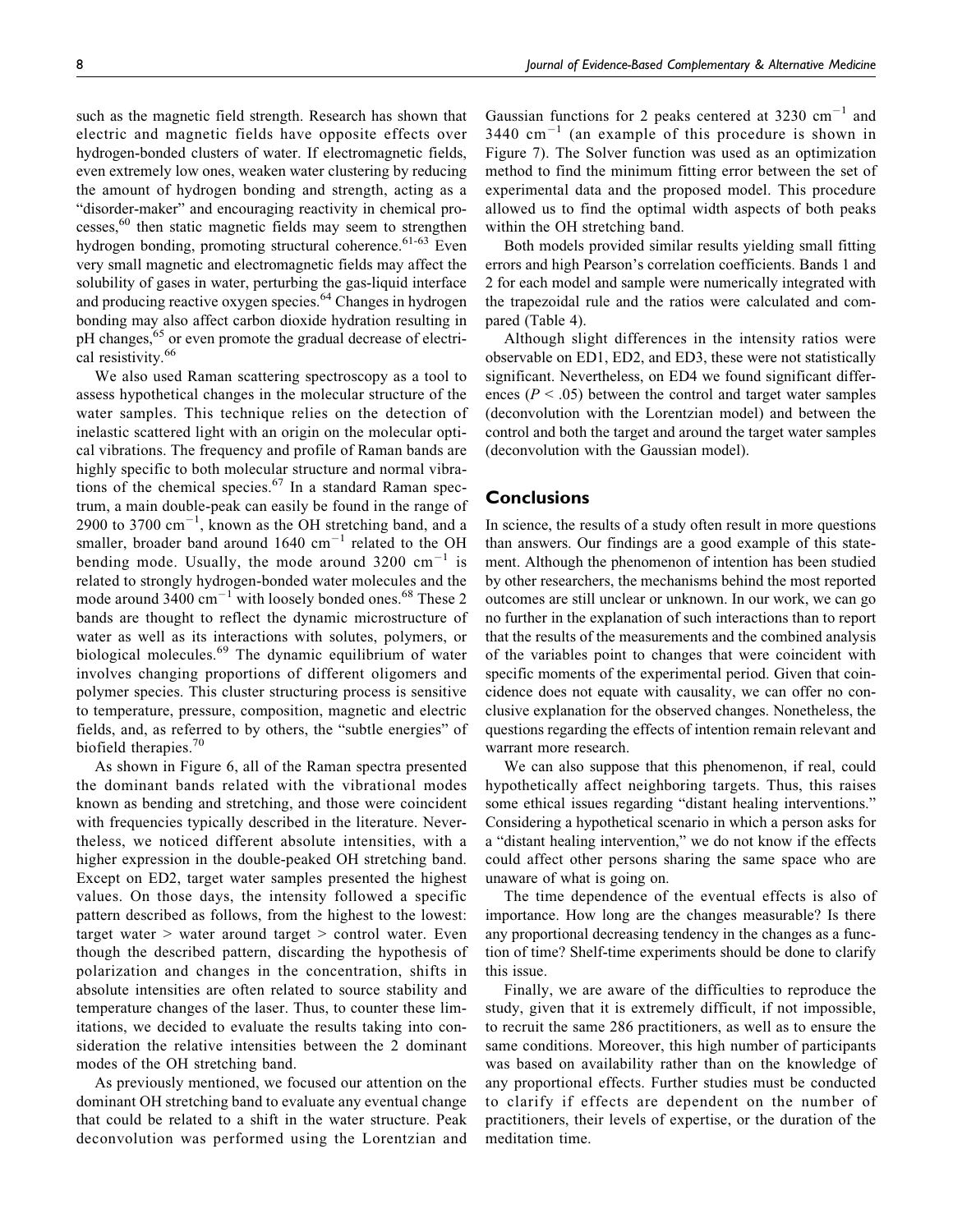

Figure 6. Raman spectra of the water during the experimental period. Figure 6. Raman spectra of the water during the experimental period.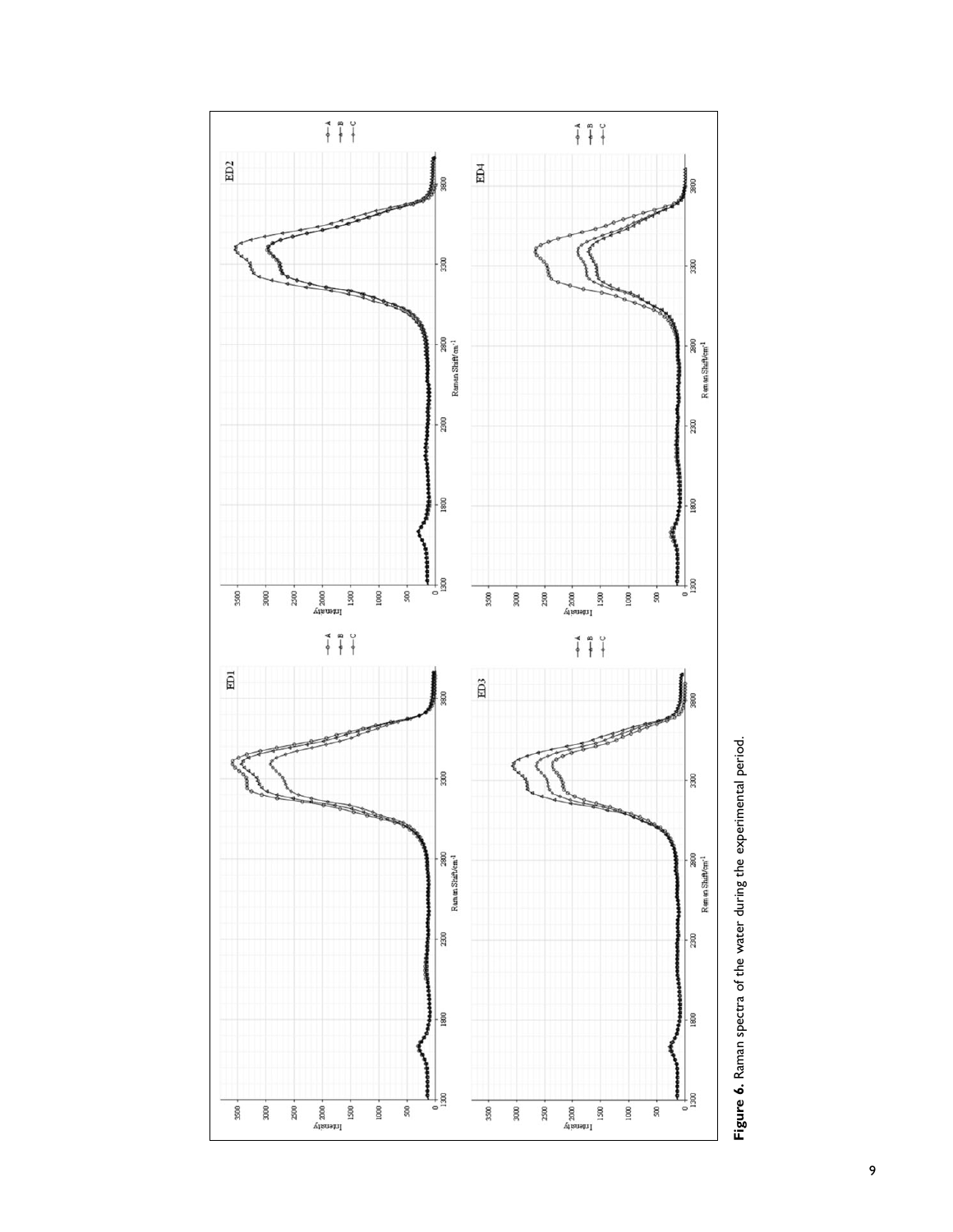

Figure 7. Peak deconvolution of the OH stretching band (target water [A] on the ED4).

| Table 4. Peak Area Ratios on the Double-Peaked OH Stretching Band (Lorentzian and Gaussian Models). |  |
|-----------------------------------------------------------------------------------------------------|--|
|-----------------------------------------------------------------------------------------------------|--|

| Peak Area Ratio                          | Experimental Day                                             | Water Sample                                                     |                                                                  |                                                                  |                                                                  |                                                                  |                                                                  |  |
|------------------------------------------|--------------------------------------------------------------|------------------------------------------------------------------|------------------------------------------------------------------|------------------------------------------------------------------|------------------------------------------------------------------|------------------------------------------------------------------|------------------------------------------------------------------|--|
|                                          |                                                              | $A^a$                                                            | А <sup>b</sup>                                                   | $B^a$                                                            | R <sup>b</sup>                                                   | $\mathcal{C}^{\rm a}$                                            | $C_{\rm p}$                                                      |  |
| I <sub>Band1</sub><br>I <sub>Band2</sub> | EDI<br>ED <sub>2</sub><br>ED <sub>3</sub><br>ED <sub>4</sub> | $0.93 + 0.05$<br>$0.95 + 0.24$<br>$1.05 + 0.09$<br>$0.99 + 0.02$ | $0.93 + 0.05$<br>$0.95 + 0.24$<br>$1.05 + 0.10$<br>$0.99 + 0.03$ | $0.90 + 0.05$<br>$0.89 + 0.05$<br>$0.87 + 0.04$<br>$1.11 + 0.02$ | $0.89 + 0.01$<br>$0.88 + 0.06$<br>$0.87 + 0.03$<br>$1.14 + 0.01$ | $0.92 + 0.00$<br>$0.88 + 0.05$<br>$0.95 + 0.05$<br>$1.06 + 0.02$ | $0.92 + 0.00$<br>$0.88 + 0.05$<br>$0.96 + 0.05$<br>$1.07 + 0.02$ |  |

Abbreviation: ED, experimental day. a Lorentzian model.

<sup>b</sup>Gaussian model.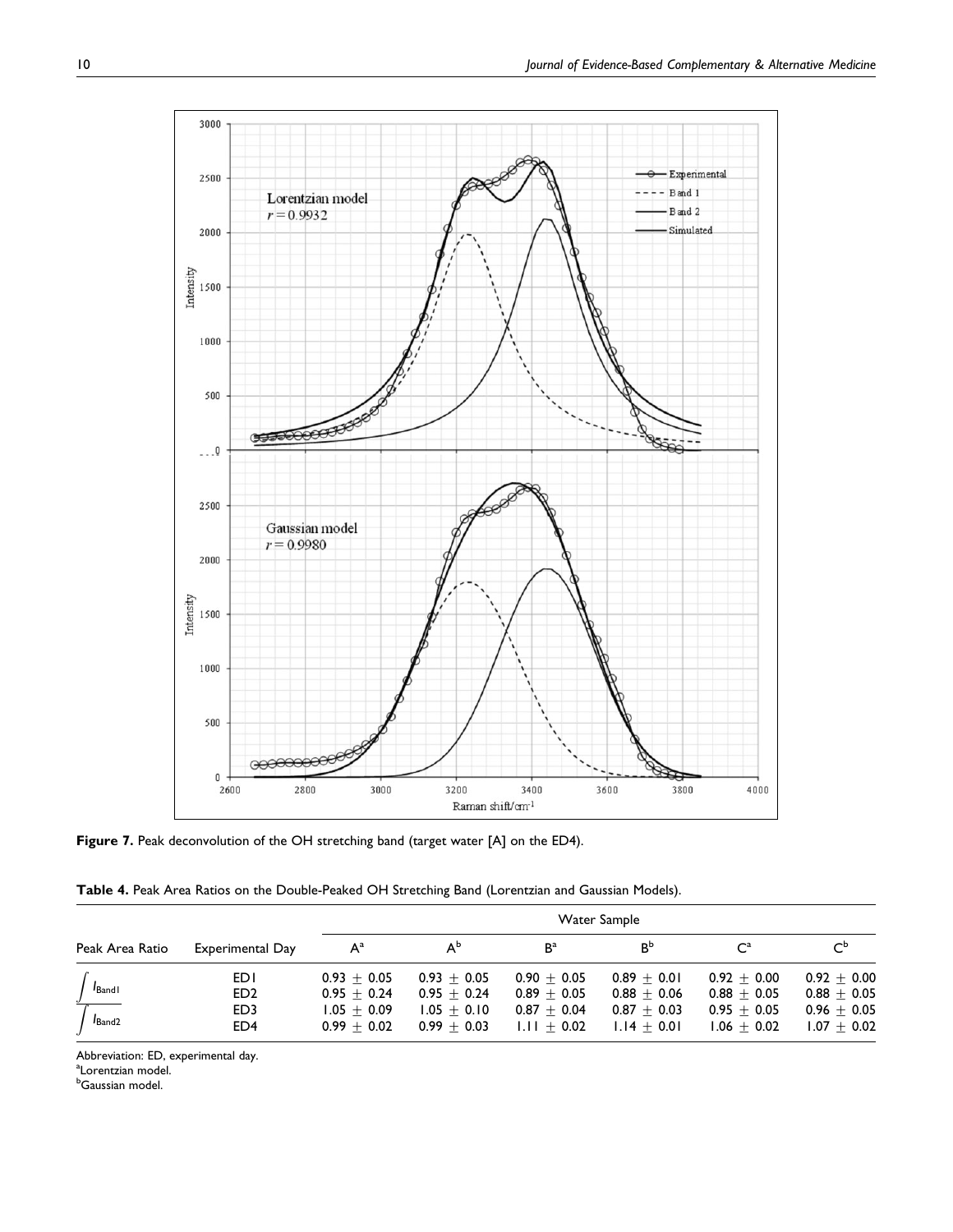#### Acknowledgments

We are grateful to all the students, practitioners, and instructors affiliated with Healing Beyond Borders and the Portuguese Association of Reiki for their participation in this study. We also thank Liliana Pereira, Department of Chemical Engineering, Faculty of Engineering, University of Porto, for her cooperation.

#### Author Contributions

LCM conceptualized, designed and managed the study, analyzed the data, and drafted the first manuscript. SCS served as a blinded operator and instrumental analyst. JGA participated in the study design and manuscript preparation. JM advised on data analysis. HJG and FJM are mentors who contributed equally to this work. All authors were active in the editing of this article and approved the final version.

#### Declaration of Conflicting Interests

The authors declared no potential conflicts of interest with respect to the research, authorship, and/or publication of this article.

#### Funding

The authors received no financial support for the research, authorship, and/or publication of this article.

## Ethical Approval

Ethical approval was not required for this study.

## **References**

- 1. Rubik B. The perennial challenge of anomalies at the frontiers of science. Br Homoeopathic J. 1994;83:155-166.
- 2. Bussard AE. A scientific revolution? EMBO Rep. 2005;6:691-694.
- 3. Oschman JL. Energy and the healing response. J Bodywork Mov Ther. 2005;9:3-15.
- 4. Levin J. Scientists and healers: toward collaborative research partnerships. Explore (NY). 2008;4:302-310.
- 5. Chen KW. An analytic review of studies on measuring effects of external Qi in China. Altern Ther Health Med. 2004;10:38-51.
- 6. Gonella S, Garrino L, Dimonte V. Biofield therapies and cancerrelated symptoms: a review. Clin J Oncol Nurs. 2014;18:568-576.
- 7. Thrane S, Cohen SM. Effect of Reiki therapy on pain and anxiety in adults: an in-depth literature review of randomized trials with effect size calculations. Pain Manag Nurs. 2014;15:897-908.
- 8. Lee MS, Pittler MH, Ernst E. External qigong for pain conditions: a systematic review of randomized clinical trials. J Pain. 2007;8: 827-831.
- 9. Sancier KM, Hu B. Medical applications of qigong and emitted qi on humans, animals, cell cultures, and plants: review of selected scientific research. Am J Acupunct. 1991;19:367-377.
- 10. Hammerschlag R, Marx BL, Aickin M. Nontouch biofield therapy: a systematic review of human randomized controlled trials reporting use of only nonphysical contact treatment. J Altern Complement Med. 2014;20:881-892.
- 11. Yan X, Shen H, Jiang H, et al. External Qi of Yan Xin Qigong differentially regulates the Akt and extracellular signal-regulated kinase pathways and is cytotoxic to cancer cells but not to normal cells. Int J Biochem Cell Biol. 2006;38:2102-2113.
- 12. Yan X, Shen H, Jiang H, et al. External Qi of Yan Xin Qigong induces apoptosis and inhibits migration and invasion of estrogen-

independent breast cancer cells through suppression of Akt/NFkB signaling. Cell Physiol Biochem. 2010;25:263-270.

- 13. Yan X, Li F, Dozmorov I, et al. External Qi of Yan Xin Qigong induces cell death and gene expression alterations promoting apoptosis and inhibiting proliferation, migration and glucose metabolism in small-cell lung cancer cells. Mol Cell Biochem. 2012;363:245-255.
- 14. Yan X, Shen H, Jiang H, Hu D, Wang J, Wu X. External Qi of Yan Xin Qigong inhibits activation of Akt, Erk1/2 and NF-kB and induces cell cycle arrest and apoptosis in colorectal cancer cells. Cell Physiol Biochem. 2013;31:113-122.
- 15. Yan X, Shen H, Zaharia M, et al. Involvement of phosphatidylinositol 3-kinase and insulin-like growth factor-I in YXLSTmediated neuroprotection. Brain Res. 2004;1006:198-206.
- 16. Hintz KJ, Yount GL, Kadar I, Schwartz G, Hammerschlag R, Lin S. Bioenergy definitions and research guidelines. Altern Ther Health Med. 2003;9:A13-A30.
- 17. Johnson JA, Stewart JM, Howell MH. Chinese Medical Qigong Therapy: A Comprehensive Clinical Guide. Pacific Grove, CA: International Institute of Medical Qigong; 2000.
- 18. Rubik B. The biofield hypothesis: its biophysical basis and role in medicine. J Altern Complement Med. 2002;8:703-717.
- 19. Rubik B, Brooks AJ, Schwartz GE. In vitro effect of Reiki treatment on bacterial cultures: role of experimental context and practitioner well-being. J Altern Complement Med. 2006;12:7-13.
- 20. Rosch PJ. Bioelectromagnetic and subtle energy medicine—the interface between mind and matter. Ann N Y Acad Sci. 2009;1172: 297-311.
- 21. Becker RO, Selden G, Bichell D. The Body Electric: Electromagnetism and the Foundation of Life. New York, NY: Quill; 1985.
- 22. Waechter RL, Sergio L. Manipulation of the electromagnetic spectrum via fields projected from human hands: a Qi energy connection? Subtle Energies Energy Med J Arch. 2002;13:233.
- 23. Joines W, Baumann S, Kim J, Zile J, Simmons C. The measurement and characterization of charge accumulation and electromagnetic emission from bio-energy healers. Paper presented at: the Parapsychological Association Convention; 2004; Vienna, Austria.
- 24. Waechter RL. Qi and Bioelectromagnetic Energy. York, England: York University; 2002.
- 25. Jobst KA. Science and healing: from bioelectromagnetics to the medicine of light. Implications, phenomena, and deep transformation. J Altern Complement Med. 2004;10:1-5.
- 26. Moga MM, Bengston WF. Anomalous magnetic field activity during a bioenergy healing experiment. J Sci Exploration. 2010;24:397-410.
- 27. Seto A, Kusaka C, Nakazato S, et al. Detection of extraordinary large bio-magnetic field strength from human hand during external Qi emission. Acupunct Electrother Res. 1991;17:75-94.
- 28. Hisamitsu T, Seto A, Nakazato S, Yamamoto T, Aung S. Emission of extremely strong magnetic fields from the head and whole body during oriental breathing exercises. Acupunct Electrother Res. 1995;21:219-227.
- 29. Matthews RE. Harold Burr's biofields measuring the electromagnetics of life. Subtle Energies Energy Med J Arch. 2007;18.
- 30. Schwartz SA, De Mattei RJ, Brame EG, Spottiswoode SJP. Infrared spectra alteration in water proximate to the palms of therapeutic practitioners. Explore (NY). 2015;11:143-155.